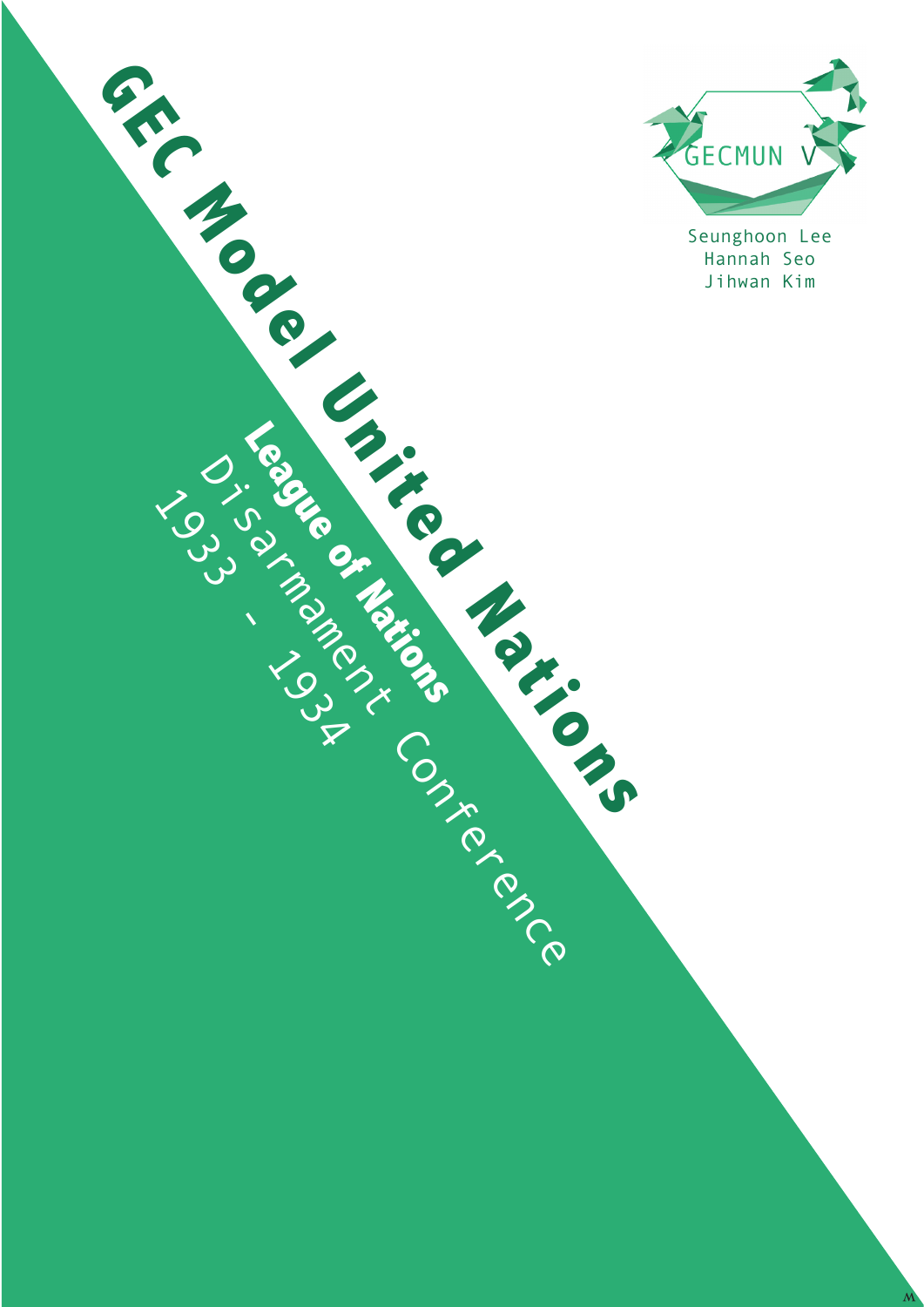## Table of Contents

Letters From the Chairs | Pg. 3

Introduction | Pg. 5

• Definition of Key Terms | Pg. 5

Information | Pg. 6

• Historical Background | Pg. 6

• Stances of Major Parties Involved | Pg. 7

Cases to Consider | Pg. 11

Solutions | Pg. 12

• Questions to Consider | Pg. 13

Bibliography | Pg. 14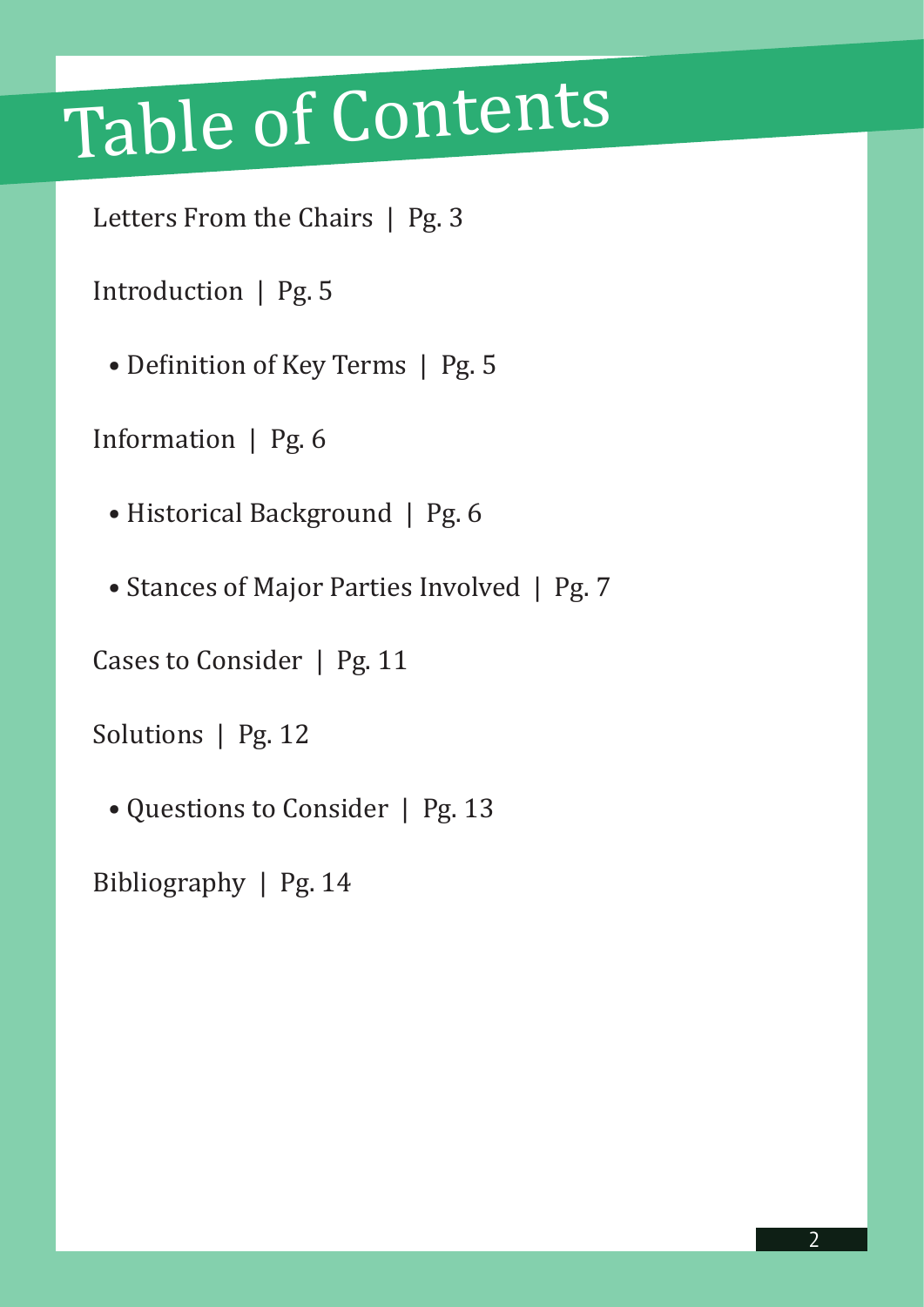# Letters from the Chairs

Dear delegates,

Welcome to the League of Nations of GECMUN V! My name is Seunghoon Lee, a junior from North London Collegiate School Jeju. I will be serving as your chair for the conference. In the League of Nations, we will go back to the 1930s, a time period when a huge threat was impending and a short-lived international peace started to collapse.

GECMUN is very special to me not only because I started my MUN experience in GECMUN II, but also because it made me get into the world of Model United Nations. If not for GECMUN, I would never have been able to push myself to the position of the chair, win those big awards, and become a leader of the school's MUN club.

You may be frightened because this is your first MUN conference, or overconfident because this is your tenth time serving as a delegate. However, no matter how experienced you are or how good you are, the important part is that you challenge yourself. If you do a thorough preparation prior to the conference, speak up in every session, and fully engage yourself in the debate, you will be the most successful among all delegates. The chairs are ready to help you at any times. If you have any concern, difficulty, or problem regarding the conference, please feel free to contact my charing partners or myself (shoonlee20@pupils.nlcsjeju.kr).

I look forward to meeting all of you!

Regards, Seunghoon Lee

Greetings honourable delegates,

I am Hannah Seo from North London Collegiate School Jeju who will be serving as co-chairs as the League of nations at GECMUN V. This GECMUN V is very meaningful to me as it is my second chairing but last chairing at GECMUN. GECMUN was my first MUN as a delegate two years ago, first MUN at UNSC as a chair a year ago and GECMUN V is my finale of my high school MUN.

Throughout the conference, we will guide the discussion about the Disarmament Conference 1933-34. You will mainly be discussing the position of Germany with respect to their disarmament as a consequence of the treaty of Versailles. We hope to encourage active debate regarding this historically important issue between delegates and are confident that an effective resolution will be determined.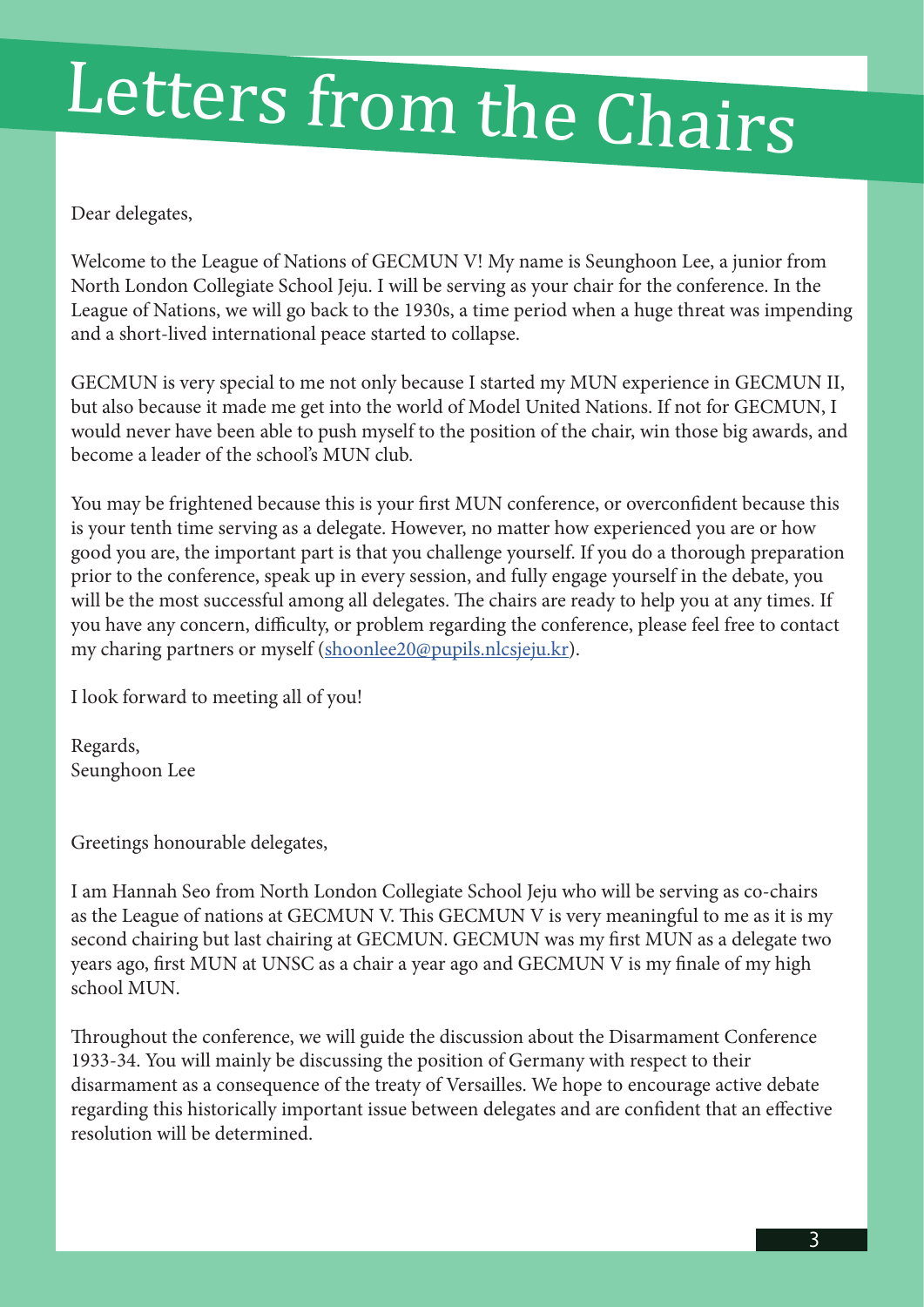Since the League of Nations is a starting point of the most powerful committee in the world, the United Nations, this committee is surely a significant committee to deal and judge historical issues. I expect you to come with 'creative' ideas from 'productive' research for this two days of conference.

If you have any questions about our committee or issues, feel free to contact either my chairing partners or myself (hwseo19@pupils@nlcsjeju.kr). I am looking forward to meeting you and having a meaningful conference.

Kind regards, Hannah Seo

Dear delegates,

As a student in NLCS Jeju who has been involved in different committees of GECMUN for the previous 3 years, I know how intimidating Model UN can be. Many of you will be new to MUN, and many of you may find yourself wondering who you are, where you are, and what you're doing in the midst of a heated debate. While I will be trying my best to help you all in this conference, I must also stress that it will be you that will make the choice whether to speak, and you who'll ultimately determine your nation's stance.

In this conference for disarmament, you may want to consider the factors we have given you in the 'questions to consider' section along with your nation's stance to make a choice on what you're going to do, and who you may want to meet. Your nation may have the same aims as every other nation, but may take a different approach to get there.

If there's one thing i have learnt over my many conferences, it's that it never hurts to try and take a risk in MUN. You never know when you might come up with something brilliant that will boost your position, and even if you don't, it will still be much better than wasting a day by sitting on a desk doing nothing.

Always remember that there will be a 100% chance of losing your self determination if you do not speak up.

If you have any questions, please feel free to email me at jhwankim20@pupils.nlcsjeju.kr or one of us chairs.

Jihwan Kim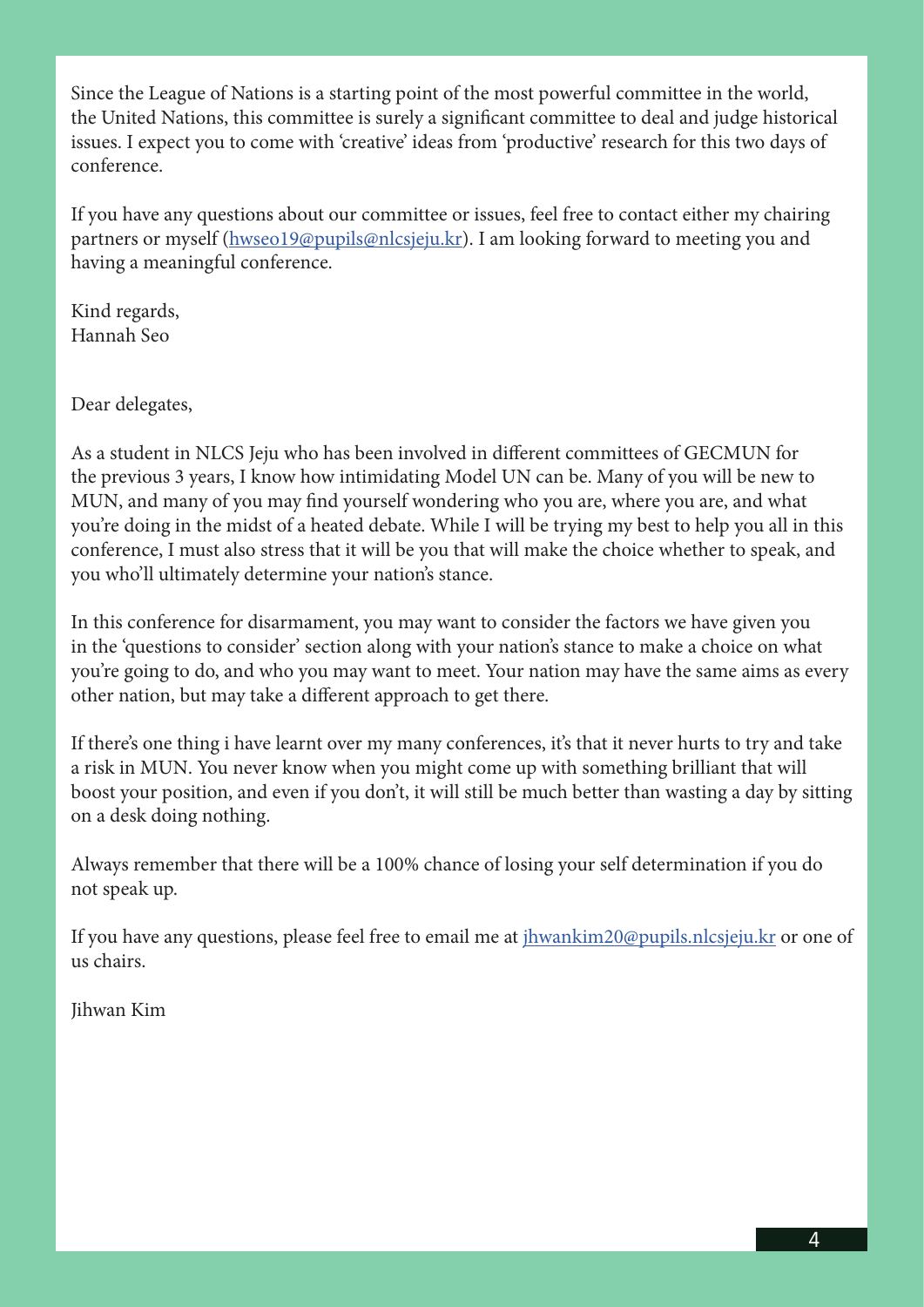## Introduction

The League of Nations was established in 1919, following the fourteen points raised by Woodrow Wilson in the 1919 Versailles Settlement. By tackling different social and humanitarian issues, and settling down various territorial disputes, the League had promoted various approaches and attempts to maintain collective security until the outbreak of the Second World War.

The absence of the major powers, however, limited the activities of the league to a great extent. Without the United States and Soviet Union, the league was powerless in forcing strong military sanctions. Because strong military actions were crucial to halt the aggressors, the League of Nations was powerless in dealing with strong aggressors that arose in the 1930s. The outbreak of the Second World War revealed the failure of the league.

Although unsuccessful, the LON is meaningful to World History because it was the very first form of an intergovernmental organization. It acted as a guidance for the United Nations to abide by, and provided hope to the international society that collective security can be reached if nations cooperate.

## **Definition of Key Terms**

Treaty Of Versailles

A peace treaty signed between the Triple Entente (Great Britain, France, USA) in 1919 Paris Conference following the First World War (1914-18). Germany was forced to pay severe repatriations.

#### MAIN

An acronym used to refer to the causes of the first world war, which included Militarism the idea that a stronger military was good, Alliances - the idea that nations would help each other if one was invaded, Imperialism - the idea that colonies were a symbol of strength , and Nationalism- simply the idea of people having a strong identity about their origin country.

SELF DETERMINATION

The idea that the people of each nation have the choice to determine their own destiny.

#### **LEBENSRAUM**

The German term for 'living space'-- a Nazi foreign policy to acquire living space for the German people. This term was used to the Nazi regime's aim to gain land in the east.

Appeasement

The act of making political or material concessions or sacrifices towards an aggressive power to avoid conflict.

#### CONTAINMENT

The action of keeping a hostile nation or an ideal (usually a social system in this context) from spreading by placing a limit in its boundaries.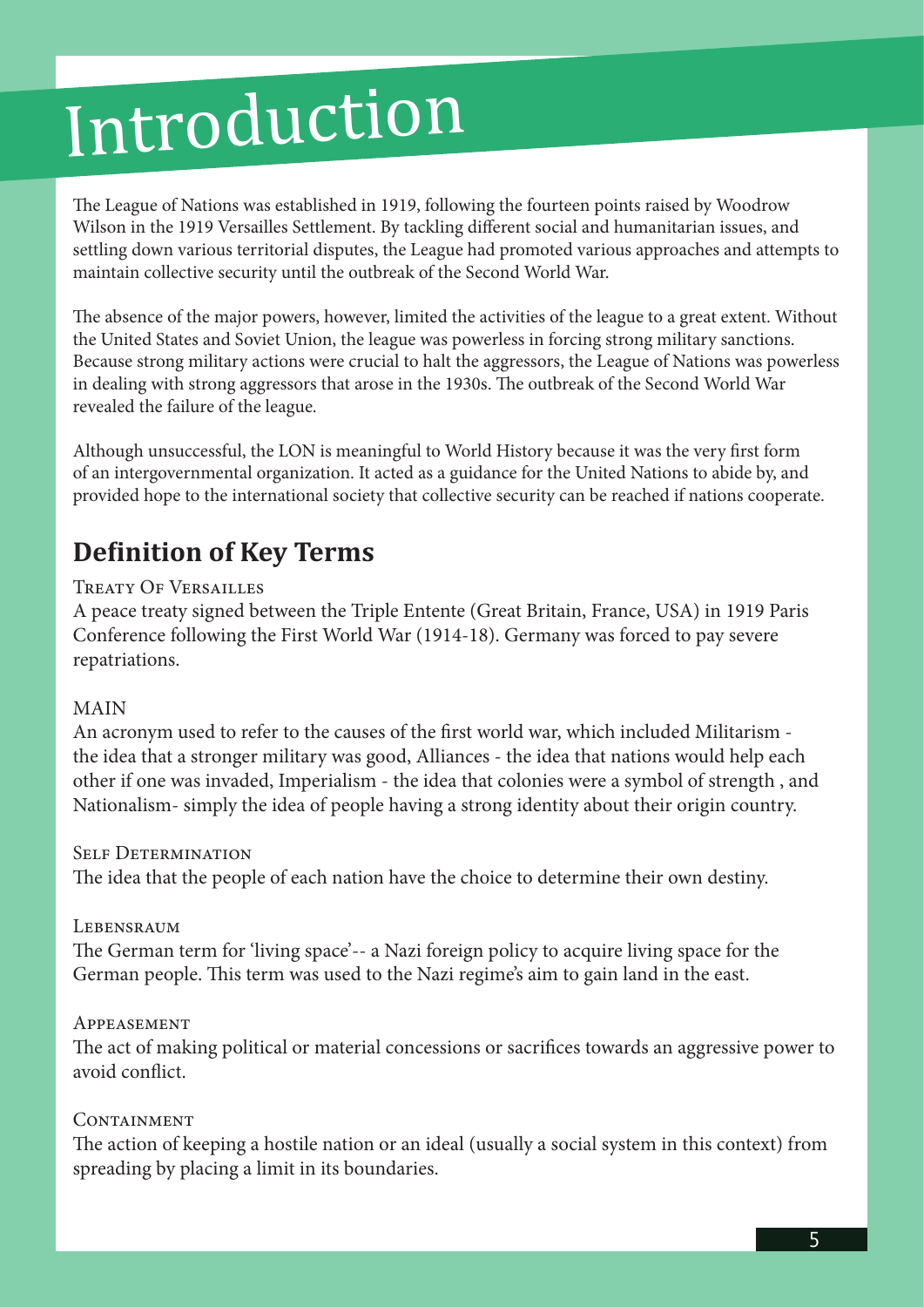## Information

## **Historical Background**

#### The Conference

The league of Nations was an international, headquartered in Geneva, Switzerland, created after the First World War to prove a forum for resolving international disputes. It was the first international organization which was the first international organization whose principal mission was to maintain world peace. It was founded on 10th January 1920 as the results of the Peace Conference. Though it is first proposed by President Woodrow Wilson as part of his Fourteen points for an equitable peace in Europe, the United States never became the member. It primary goals as stated its Covenant, included preventing war through collective security and disarmament and setting international disputes through negotiation and arbitration.

The Conferences for the reduction and Limitation of Armaments of 1932-34 was failed effort by member states of the League of Nations, together with the United States to actualize the ideology of disarmament which took place in the Geneva to 1934. In this conference, Germany immediately demanded to be allowed 'military equality' for it would leave. The French were equally insistent that German military inferiority was their only insurance from future conflict as serious as they had endured in the First World War. Britain and the U.S. were unprepared to offer the additional security commitments that France requested in exchange for limitation of French armament. After 10 months of negotiations, France,Britain and Italy announced, Germany and other states disarmed by the Treaty of Versailles should be insured equality in a system which gives security to all nations.

#### The World

The years 1933-4 marked a significant shift in world affairs. The Wall Street Crash of 1929 followed by the Great Depression in America was now influencing the entire world. The European economy, largely dependent on American loans, collapsed together with that of America. A serious level of economic depression made the member nations of the league to only focus on their own domestic affairs-- this resulted in the weakness of the league. States could never achieve collective security in this occasion; therefore, the league was becoming powerless.

In Germany, Adolf Hitler rose to power in January 1933, ending more than thirteen years of political turmoil in the weak Weimar Republic. Hitler started to run an authoritarian and totalitarian state-- The Third Reich or Nazi Germany-- under his aim to revoke the Treaty of Versailles, acquire living space for Germans, and unite all German people into a single Reich. By using the Reichstag fire as an excuse of blaming the communists, Hitler passed the Enabling Act in March 1933, Hitler was able to position himself above the law and the Reichstag so that he could gain more authority.

While he consolidated his power domestically, Hitler was slowly increasing his influence in the international society. Hitler openly criticized the Treaty of Versailles and, at the same time, drove for expansion as he adopted the policy of lebensraum: acquiring living space for Germans. To the allied powers and member states of the LON, Germany acting against the TOV was a challenge to the authority of the league and a conspicuous threat to themselves. Germany was secretly conducting rearmament and planning the annexation of the Eastern frontier-- this was an international threat and a priority for the league to solve.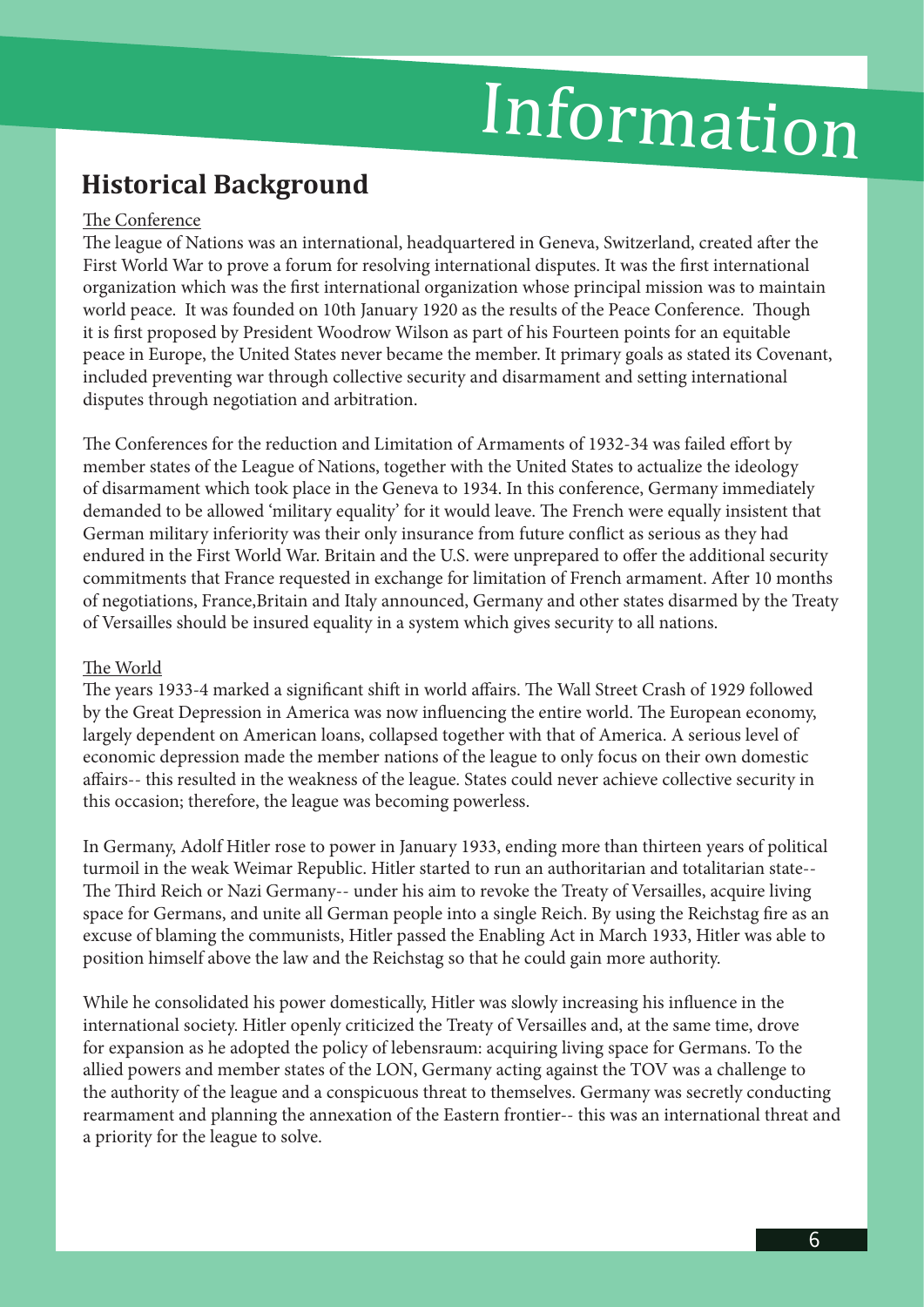Another threat to the league was Japan. At the start of the 1930s, Japan experienced a serious economic downturn due to the impact of the Great Depression and its economic policy. To save itself from such a serious economic depression, Japan needed a new proportion of land and that was China. In September 1931, Japanese soldiers claimed that the Manchurian railroad Japan controlled was sabotaged by Chinese soldiers. Japan used this excuse to attack and invade Manchuria in February 1932. As Japan invaded Shanghai in 1932, China appealed to the LON. The league decided that Japan should leave, but it failed to stop Japan because Japan left the league.

Soviet Union was steadily growing its influence during the period. It maintained a complicated relationship with Britain and France: Although Hitler was a threat, the allied powers ended up being lenient upon Hitler to act as a barrier against communism. There was no visible conflict or clash between the Soviets and the allied powers, but underlying tensions were present. Stalin encouraged the communist parties all around the world to oppose and eliminate other left wing groups, including political parties and labor unions. By initiating the Popular Front Program in 1934, Stalin strictly opposed the fascist regimes.

In the 1930s, it became conspicuous that the league was not able to effectively deal with aggressors; it was failing. As dominant powers of the league, Britain and France were having a series of domestic issues so that they were barely able to consider collective security and the works of the league. With the absence of the two strong powers, United States and Soviet Union, the league was powerless.

### **Stances of Major Parties Involved**

We recommend that you check the geographical location of your nation for 1933.

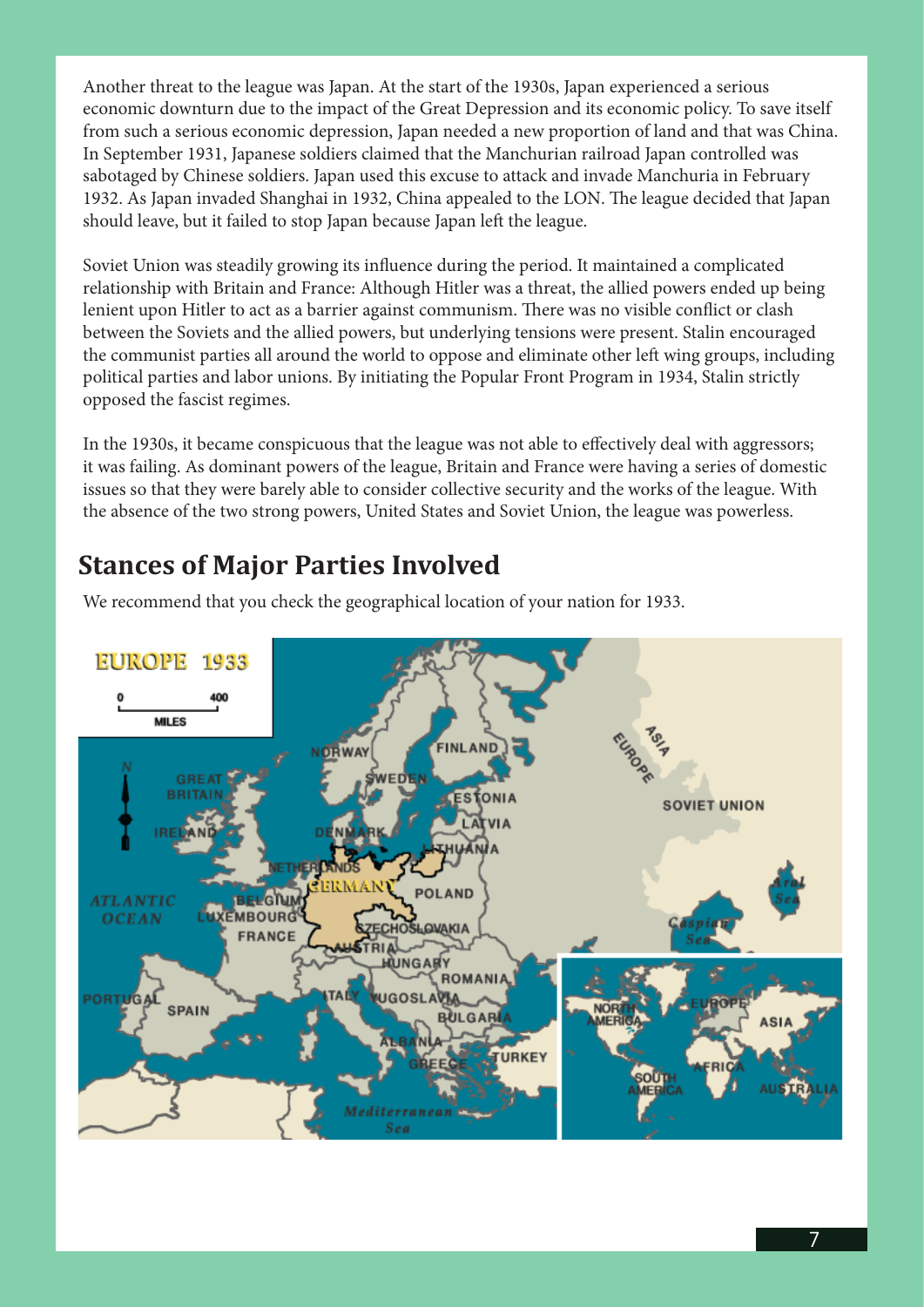#### **CHILE**

Chile was hit severely by the Great Depression between the years 1930 and 1932. Chile's saltpetre and copper exports collapsed, and was forced to reduce its imports. Although Chile was a member nation of the league and attended the conference, disarmament was barely an issue for them to heavily consider.

#### **CHINA**

Hugely threatened and slowly dominated by Japan, the dominant power in the far East and its close neighbor, China was supportive not only in the disarmament of Germany but also the weakening of Japan. China also called for the support of collective security so that the international society could protect China from threats.

#### France

France was severely hit by Germany in the Great War. Hence, it feared the military of Germany more than any other nations; Clemenceau, for example, tried to impose a strong sanction against Germany in the 1919 Versailles settlement. Keeping in line, France insisted that Germany should remain weak and 'security must precede disarmament.' France called the establishment of an international police force before disarming each nation.

#### ITALY

In July 1933, Mussolini called for the creation of the Four Power Pact among Britain, France, Italy, and Germany to ensure peace and security among Europe. Mussolini's goal was to form a league consisting of a few major powers. In the pact, he also respected the right for Germany in terms of rearmament; he was on a stance more of rearming Germany to an international standard.

#### **JAPAN**

Although Japan left the league during the conference, the chairs decided to put Japan on the list for a fruitful debate. The delegate may choose its stance, but considering the scale of military Japan had at that time, it would be hard for Japan to disarm itself.

#### **GERMANY**

Adolf Hitler has just been assigned as the chancellor of Germany in 1933, and has been actively working on strengthening his power by the Reichstag Fire, the Enabling Act, the banning of political parties and trade unions which could introduce other political ideals. He seems very keen on rearmament as he claims that he is unable to protect his nation when the surrounding nations are also armed, and claims the Treaty of Versailles to be unfair. As much as Germany has been a strong nation which was previously in the center of conflict, it will be an important aspect to determine how it will maintain a peaceful relation with everyone in the long term.

#### PORTUGAL

Portugal is relatively far away from the central and western European nations, and has just undergone a coup by the fascists which replaced the original democratic republic. It may be slightly concerned about the political instability in Spain.

#### **SPAIN**

The new elected government in 1931 composed mainly of republicans and communists in Spain. They have been experiencing continuous threats from the other parties including fascists internally, partially due to the nation's poverty. The government may be worried after witnessing the coup in Portugal, and may want to have a stronger military force for internal stability, while they may be more indifferent to foreign relations.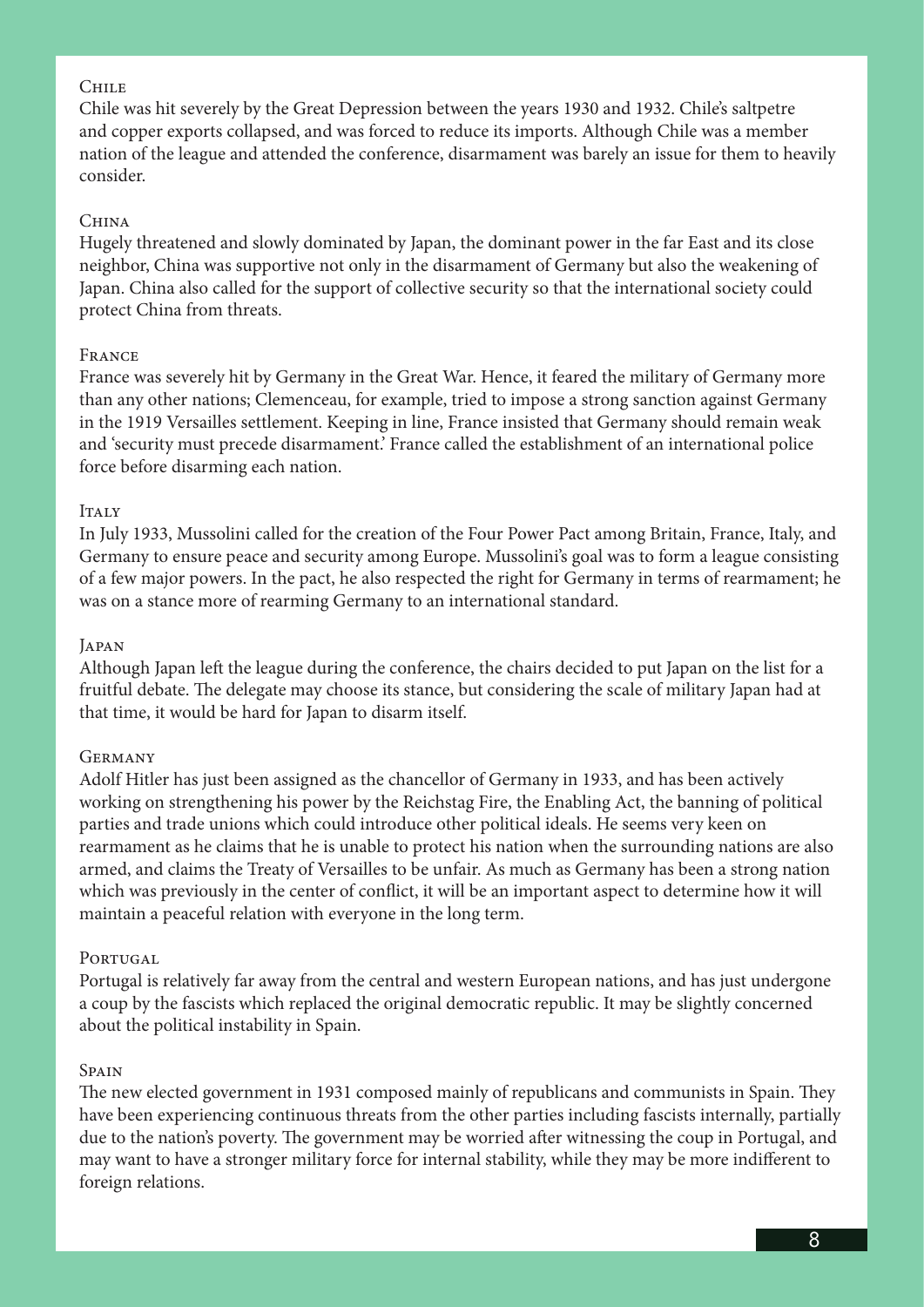#### **AUSTRIA**

Austria is a nation directly touching Germany on its north, and may be concerned that Germany may attack or attempt an anschluss in the near future if armed. They may have to choose whether they will vote to disarm everyone, or keep everyone armed. Internally, they have also experienced some turmoil through the Austrian civil war in 1933-1934.

#### **HUNGARY**

Hungary was a new state created from the end of World War 1 based on the idea of self determination, but continued to go through one government after another with a communist government,an anticommunist government, and monarchy until it settled with a right wing government. They have been one of the closest Axis powers up to this point.

#### Abyssinia (Ethiopian Empire)

Abyssinia has been one of the last nations in Africa that have not been colonised yet by a European nation, and has undergone war with Italy in 1895 which they successfully defended their nation. Its independence has continuously been threatened over time by many European nations.

#### **ARGENTINA**

By the beginning of World War II, Argentina had a significant population of ethnic Germans. One area where they were particularly prominent was Misiones Province, Argentina's Northeastern panhandle bordering on Paraguay and Brazil. It is estimated that by the early 1940s, there were around 10,000 ethnic Germans in Misiones, out of the province's total population of 190,000.With the rise of Nazism in Germany, Nazi agents started active propaganda work among the ethnic Germans living in Argentina, with Nazi-organized meetings reportedly held as early as 1933.

#### United Kingdom

At the World Disarmament Conference in Geneva, the British - sensitive to their new vulnerabilities tried unsuccessfully to prohibit strategic aerial bombardment, distinguishing "tactical" from "strategic" emerged as a contentious issue.

#### **AUSTRALIA**

In 1929, the Great Depression crushed a country already on its back. By 1932, more than 30 percent of German workers in Australia were unemployed. Speck ran a small electrical-contracting company. It went bankrupt, taking the boss and his 21 workers into the streets. For Speck it was the last straw. He was fed up with the limitations of his life and his country. The same frustration drove many Germans to the guttural siren song of Adolf Hitler. It drove Speck over the horizon. In the strange bubble world he would live in for the next seven and a half years he would brush up against Germany's new keepers briefly, fly a swastika, and at least once seek out the Nazis' financial help. As with so many Germans of his era, the full story of his political leanings will probably never be known. But in 1932, Oskar Speck seemed without any politics at all. "All I wanted was to get out of Germany," he said later.

#### **BELGIUM**

Upon the official Belgian withdrawal from the Western Alliance, the Belgians refused to engage in any official staff meetings with the French or British military staff for fear of compromising its neutrality. The Belgians did not regard a German invasion as inevitable and were determined that if an invasion did take place it would be effectively resisted by new fortifications. The Belgians had taken measures to reconstruct their defences along the border with the German state upon Adolf Hitler's rise to power in January 1933. The Belgian government had watched with increasing alarm the German withdrawal from the League of Nations, its repudiation of the Treaty of Versailles and its violation of the Locarno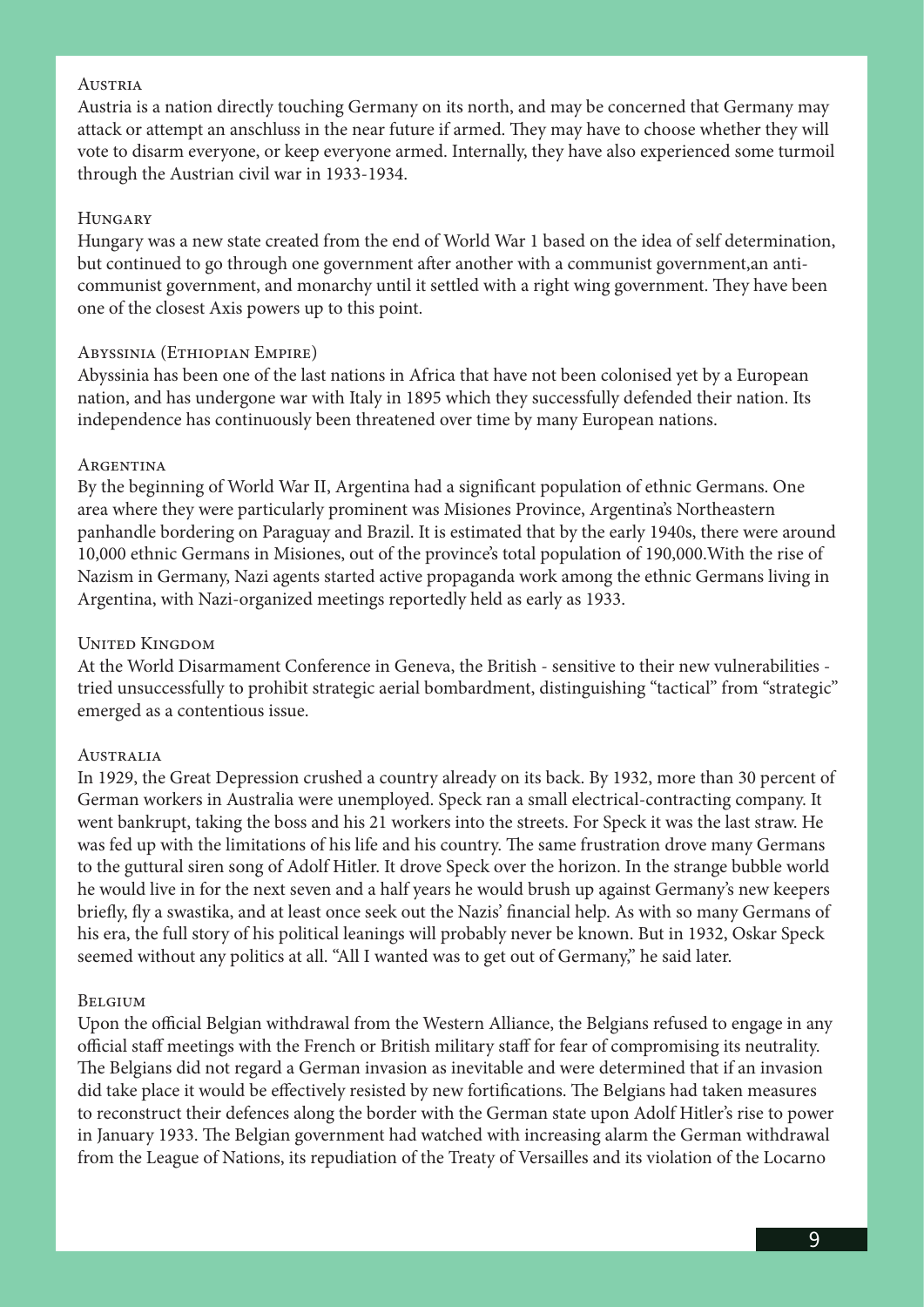Treaties. The government increased expenditure on modernising the fortifications at Namur and Liège. New lines of defence were established along the Maastricht–Bois-le-Duc canal, joining the Meuse, Scheldt and the Albert Canal. The protection of the eastern frontier, based mainly on the destruction of a number of roads, was entrusted to new formations (frontier cyclist units and the newly formed Chasseurs Ardennais).

#### SOVIET UNION

After Adolf Hitler came to power on January 30, 1933, Joseph Stalin and Vyacheslav began the suppression of the Communist Party of Germany. The Nazis took police measures against Soviet trade missions, companies, press representatives, and individual citizens in Germany. They also launched an anti-Soviet propaganda campaign coupled with a lack of good will in diplomatic relations, although the German Foreign Ministry under Konstantin von Neurath (foreign minister from 1932–1938) was vigorously opposed to the impending breakup. The second volume of Hitler's programmatic Mein Kampf (which first appeared in 1926) called for Lebensraum (living space for the German nation) in the east (mentioning Russia specifically), and, in keeping with his worldview, portrayed the Communists as Jews (see also Jewish Bolshevism) who were destroying a great nation. This ambition, if implemented, would be a clear danger to the security of the Soviet Union.

#### New Zealand

People fleeing Nazism in the 1930s were subject to New Zealand's Immigration Restriction Act 1931, under which officials could decide who was suitable to enter. The act excluded aliens unless they had guaranteed employment, substantial capital, or particular knowledge or skills. The guidelines meant that most who applied were declined entry, usually on the grounds that they would not be readily absorbed into the population. Nevertheless, about 1,100 mainly Jewish refugees fleeing persecution in Nazi Europe were accepted for settlement in the years between the rise of Hitler and the start of the Second World War.

#### Persia

The shelling of Iran's parliament by the Russians, and the signing of the 1919 Treaty, firmly planted the roots of suspicion against Britain and Russia. This was while many people were aware of Wilhelm II's speech in Damascus in 1898 calling on all Muslims to rely on him as a true friend. By the early 1930s, Reza Pahlavi's economic ties with Nazi Germany began worrying the Allied states. Germany's modern state and economy highly impressed the Shah, and there were hundreds of Germans involved in every aspect of the state, from setting up factories to building roads, railroads and bridges.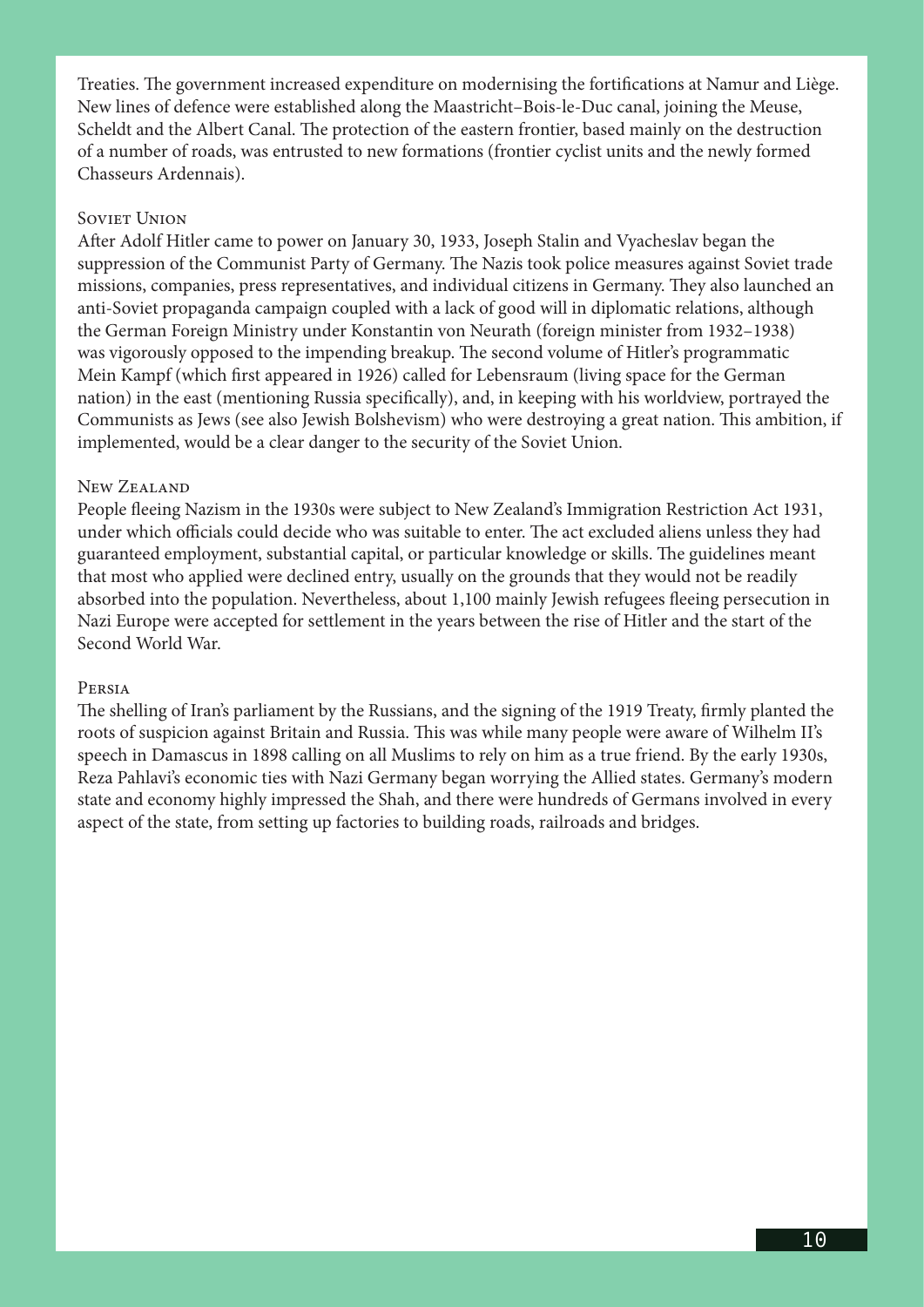# Cases to Consider

#### **Successful Disarmament Cases and cases of protecting Self Determination**

Although you will not be able to reference the following cases, you can use them to predict the actions of other nations and come up with new tactics based on these examples.

#### Satellite states of the Soviet Union and its disarmament (1992-1991)

The process of establishing the 'buffer zone' of the Soviet Union is in many ways similar to Nazi-Germany's expansion to the East except that in the former, the western nations were actually able to protect some nations such as Greece from falling against the aggressor nation.Although there are several geographical differences, it may be a good idea to see how this was done and see if it could be applied to guarantee the security of weak nations surrounded by aggressor nation. To do this, you may want to see how the western powers used 'Containment' towards the Soviet Union in locations such as Korea, Germany, and Greece to see whether aggressor nations such as Germany could also be contained if they choose to attack.

You will also want to see how the Soviet Union was able to end the cold war in 1991 peacefully by proclaiming the independence of its satellite states under its own will, and consider what non-war factors may have resulted in this.

#### 2018 North Korea - United States Summit (2018)

The North Korea-United States Summit is an ongoing example in which a leader in a dictatorship country is undergoing disarmament by negotiations. You will also be able to analyse Kim Jong Un before coming to the negotiation table can also be analysed to try and understand what the leaders of aggressor nations may be thinking, and what makes them pursue aggressive foreign policies.

### **Past Cases of the Outbreak of Warfare.**

#### World War 1 (1914 - 1918)

One of the major long term causes for the outbreak of World War 1 can be seen in the idea of Militarism, where nations built large armies for both defence and for aggression to fulfill their national interests. Many nations extended their military by methods such as universal conscription as a part of an arms race, or in order to strengthen their defences against the other nations. The idea of a cycle where other nations strengthen their military as a reaction to the expansion of the military in another nation has lead to the first world war to expand greatly in scale, and may have to be resolved in order to prevent another buildup to a war.

Alliances have been seen as another major cause that has spread a small conflict between 2 nations into a large scale war. The First world war had initially started from a small conflict between Serbia and Austria-Hungary due to the assassination of the Austrian emperor Franz-Ferdinand,but expanded as germany and Italy in the triple alliance and Great Britain, France and Russia in the triple entente joined the war due to alliances with Serbia and Austria-Hungary.

It is therefore going to be important for nations to try and figure out how other nations consider alliances after the war, and see if an alliance is going to encourage them to stop a war or start a war. can not be seen as equivalent to Nazi-Germany, nations may be able to investigate on why the war did not grow into a full scale conflict between the Soviet Union and the United States.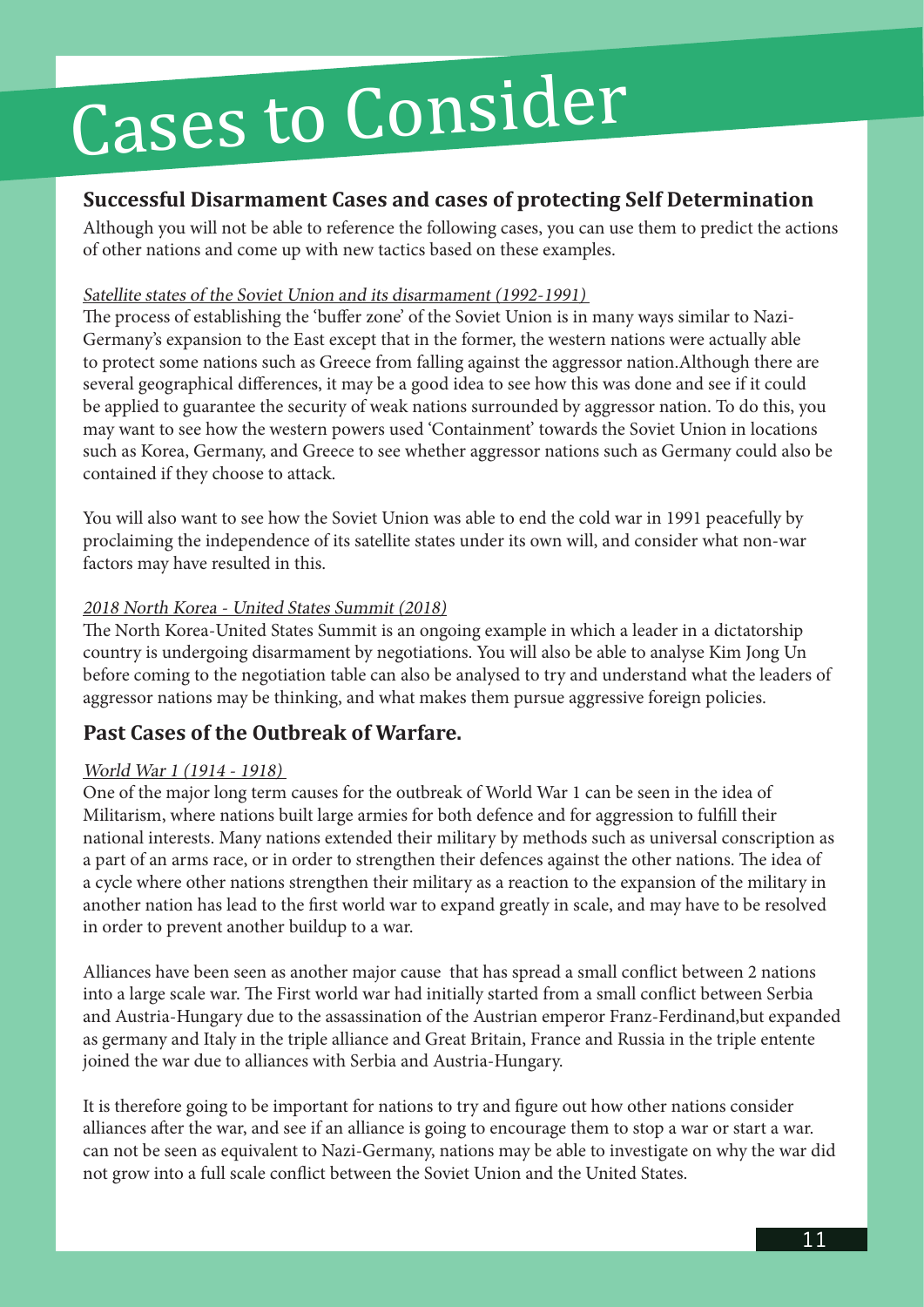#### The Korean War (1950)

The Korean war can be looked at as a case where the United Nations was involved in supporting the self determination of a relatively weaker nation against a determined aggressor. While North Korea can not be seen as equivalent to Nazi-Germany, nations may be able to investigate on why the war did not grow into a full scale conflict between the Soviet Union and the United States.

Although you will not be able to reference the following cases, you can use them to predict the actions of other nations and come up with new tactics based on these examples.

## Solutions

### **Possible Solutions**

Two major contradicting opinions in the conference were whether to disarm all nations to the standard of Germany or rearm Germany back to the standard of its neighboring powers. Under these two different approaches, we have listed detailed solutions for each occasions.

#### 1. Disarm all nations

One possible solution is that all nations disarm to the standard of Germany so that it is fair for Germany and all weapon and military threats come to an end. However, because there are huge obstacles to just suddenly disarm all nations, it is important that the international society comes up with a third-party military force that exists to ensure collective security.

#### 2. Creation of an international Police Force

France, in particular, insisted for the creation of an international police force which can both ensure security among all nations and check potential aggressors and threats to maintaining collective security. The presence of an international force will possibly result in nations to agree upon disarming themselves.

#### 3. A short-term mandatory military conscription

This plan was proposed and largely supported by the British during the conference, named The MacDonald Plan for Reduction of Armaments. It is divided into two different parts: the first being effectives-- the armed forces-- and the second being materiel, equivalent to physical equipment. For the former part, MacDonald proposes the adoption of a short-term militia system in continental Europe and to initiate compulsory military conscription for men aged 18 and above.

#### 4. Rearm Germany to international standard

It is also possible that the league decides to rearm the formerly disarmed Germany to the level of international standard so that it is properly recognized as a legitimate nation and a state with the right to protect itself. However, there will be concerns regarding whether Hitler is trustworthy and whether this will achieve the aims of collective security of the league. Therefore, several measures regarding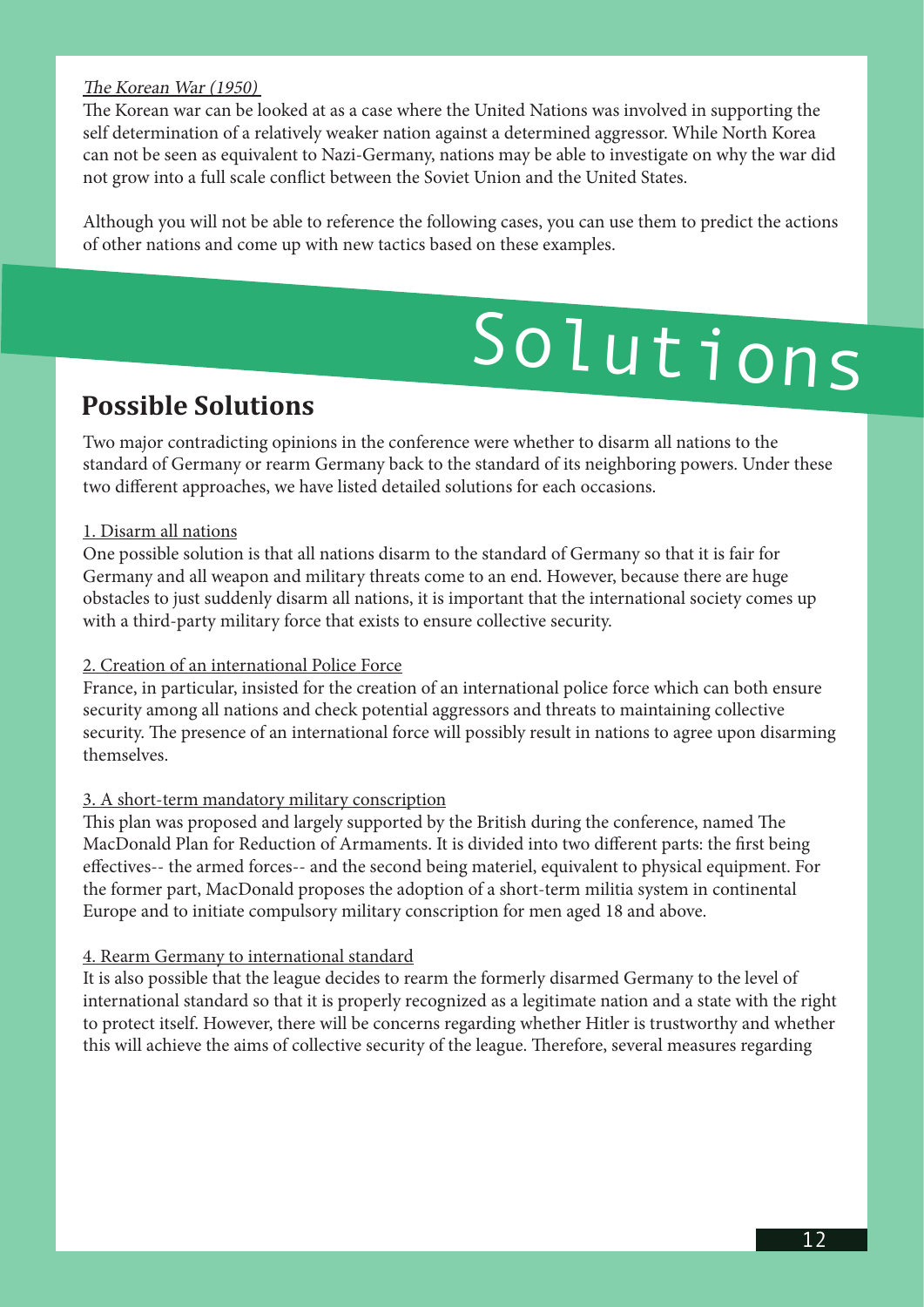### **Questions to Consider**

- What would be more significant between support from the public or support from other nations to make your nation's opinions influential?
- How can alliances be used to contain war rather than expand them as it did in world war 1?
- How has World War 1 impacted your nation's international policies?
- If you have domestic conflicts, how may that affect your position towards disarmament? Could you use the disarmament conference to limit the power of your opponents?
- What is your nation's geographical location in the map? How may that affect your nation's stance on disarmament? On the same note, how may it affect the imposing of sanctions?
- How can a nation solve the dilemma between domestic security and international disarmament?
- How will nations stop determined aggressors?